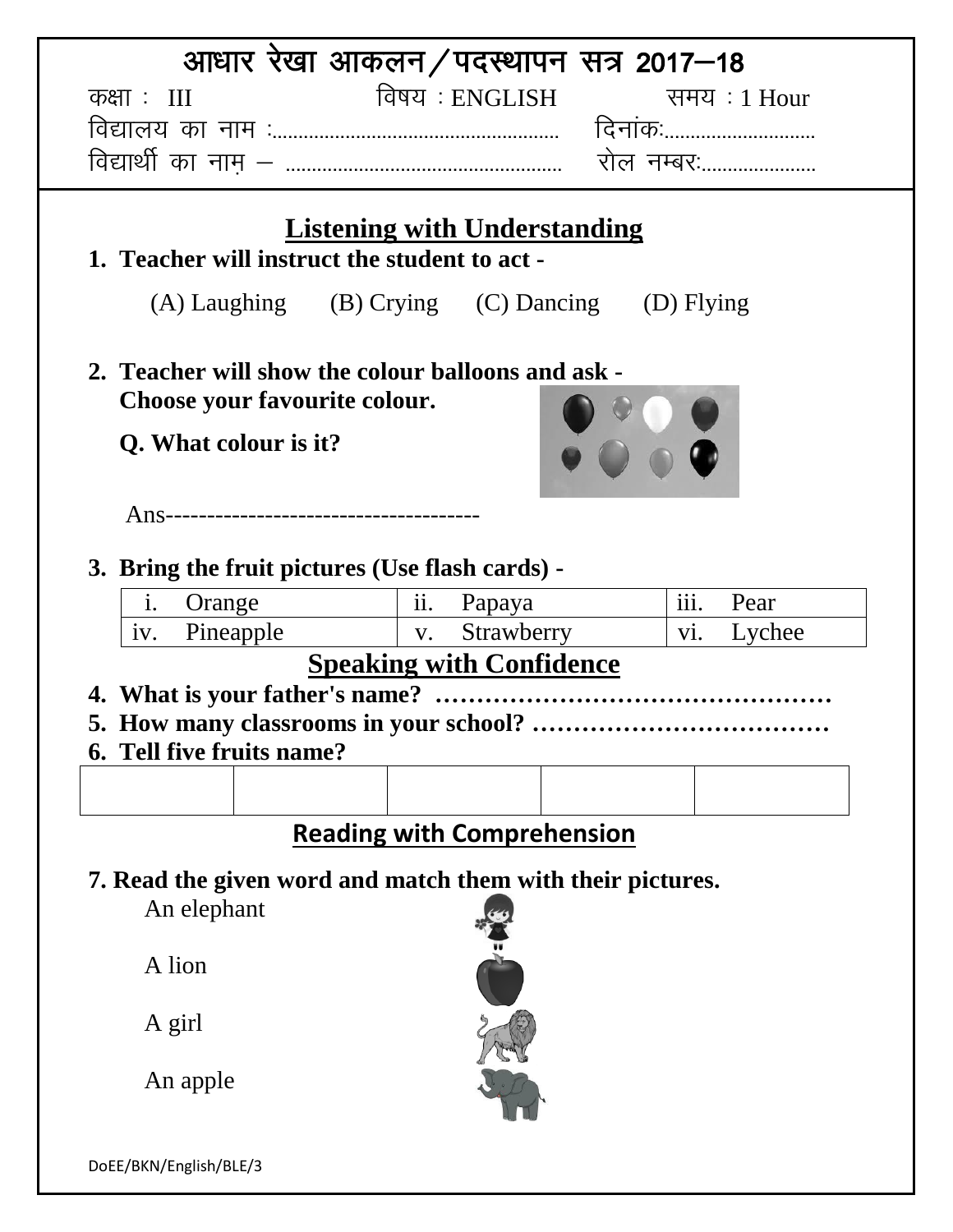#### **8. Find odd one -**

| $(\rm i)$ | Cow         | Camel  | Horse         | <b>Bus</b> |
|-----------|-------------|--------|---------------|------------|
| (ii)      | Apple       | Chilly | <b>Banana</b> | Mango      |
| (iii)     | <b>Nose</b> | Eye    | Lip           | Pen        |

## **9. Count the pictures and match with correct number name.**

| *********<br>**********   | <b>FOURTEEN</b> |
|---------------------------|-----------------|
|                           | <b>TWENTY</b>   |
| 0000000000<br> 0000000000 | <b>EIGHTEEN</b> |
| $^{\circ}$<br>$^{\circ}$  | <b>TWELVE</b>   |

# **Writing**

### **10. Complete the spelling -**

| C C<br>Ca IV<br>$-$ |       | ool<br>υU         |
|---------------------|-------|-------------------|
| ster<br>ມ           | acher | ther<br><b>NI</b> |

### **11. Write the English word of given Hindi words -**

|   | . |
|---|---|
| . | . |

**12. Read the names of the animals given in the box. Fill them in the appropriate box.**

|  |  | pigeon goat duck buffalo parrot crow fish |  |
|--|--|-------------------------------------------|--|
|  |  | camel turtle crab crocodile sparrow       |  |

| <b>Animals live on</b><br>land. | Animals that fly. | <b>Animals that live</b><br>in water. |
|---------------------------------|-------------------|---------------------------------------|
|                                 |                   |                                       |
|                                 |                   |                                       |
|                                 |                   |                                       |

DoEE/BKN/English/BLE/3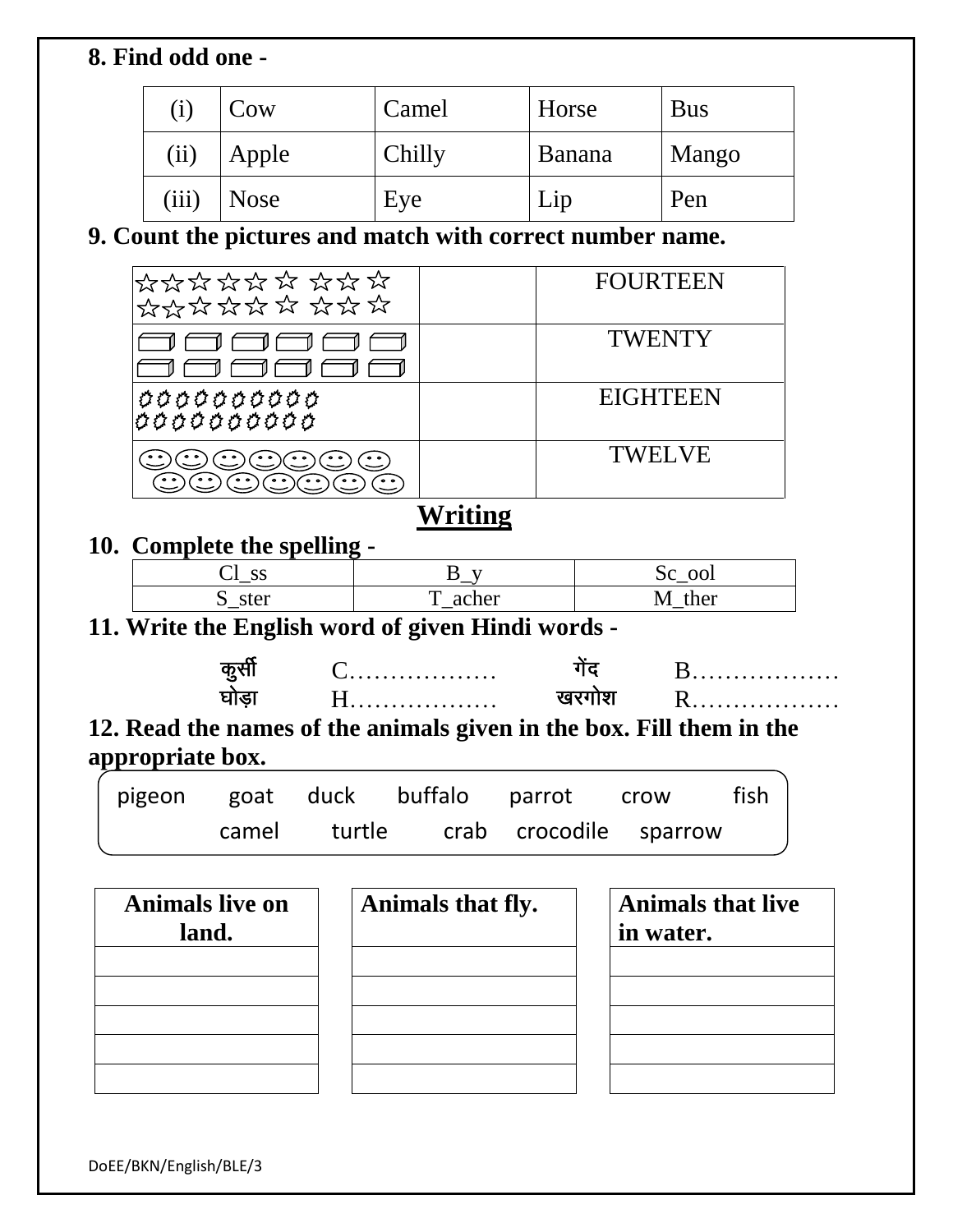| plate father copy teacher ear chalk                                                                                                                                                                                                                                                                                     |      |                           |                |                   |
|-------------------------------------------------------------------------------------------------------------------------------------------------------------------------------------------------------------------------------------------------------------------------------------------------------------------------|------|---------------------------|----------------|-------------------|
| board and                                                                                                                                                                                                                                                                                                               |      |                           |                |                   |
|                                                                                                                                                                                                                                                                                                                         |      | student and               |                |                   |
| cup and $\dots\dots\dots\dots\dots\dots\dots$                                                                                                                                                                                                                                                                           |      | mother and                |                |                   |
| 14. Write about yourself -                                                                                                                                                                                                                                                                                              |      |                           |                |                   |
| My name is $\frac{1}{2}$ $\frac{1}{2}$ $\frac{1}{2}$ $\frac{1}{2}$ $\frac{1}{2}$ $\frac{1}{2}$ $\frac{1}{2}$ $\frac{1}{2}$ $\frac{1}{2}$ $\frac{1}{2}$ $\frac{1}{2}$ $\frac{1}{2}$ $\frac{1}{2}$ $\frac{1}{2}$ $\frac{1}{2}$ $\frac{1}{2}$ $\frac{1}{2}$ $\frac{1}{2}$ $\frac{1}{2}$ $\frac{1}{2}$ $\frac{1}{2}$<br>(1) |      |                           |                |                   |
| (2)<br>I like to eat _____________.                                                                                                                                                                                                                                                                                     |      |                           |                |                   |
| (3)                                                                                                                                                                                                                                                                                                                     |      |                           |                |                   |
| My friend's name is _______________.<br>(4)                                                                                                                                                                                                                                                                             |      |                           |                |                   |
| My friend lives in ________________.<br>(5)                                                                                                                                                                                                                                                                             |      |                           |                |                   |
|                                                                                                                                                                                                                                                                                                                         |      | <b>Functional Grammar</b> |                |                   |
| 15. Match the opposites -                                                                                                                                                                                                                                                                                               |      |                           |                |                   |
| Good                                                                                                                                                                                                                                                                                                                    |      |                           | Hate           |                   |
| Love                                                                                                                                                                                                                                                                                                                    |      |                           | <b>Bad</b>     |                   |
| Fast                                                                                                                                                                                                                                                                                                                    |      |                           | Take           |                   |
|                                                                                                                                                                                                                                                                                                                         | Give |                           |                |                   |
| Right                                                                                                                                                                                                                                                                                                                   |      |                           | Slow           |                   |
| 16. Fill in the blanks with (This/That) –                                                                                                                                                                                                                                                                               |      |                           |                |                   |
| is a bus.                                                                                                                                                                                                                                                                                                               |      |                           |                | <b>ROTTLE LIN</b> |
| is a rat.                                                                                                                                                                                                                                                                                                               |      |                           |                |                   |
| is a butterfly.                                                                                                                                                                                                                                                                                                         |      |                           |                |                   |
| is a dog.                                                                                                                                                                                                                                                                                                               |      |                           |                |                   |
| 17. Match the plurals -                                                                                                                                                                                                                                                                                                 |      |                           |                |                   |
| Tomato                                                                                                                                                                                                                                                                                                                  |      |                           | Apples         |                   |
| <b>Box</b>                                                                                                                                                                                                                                                                                                              |      |                           | <b>Buses</b>   |                   |
| Bench                                                                                                                                                                                                                                                                                                                   |      |                           | Tomatoes       |                   |
| Apple                                                                                                                                                                                                                                                                                                                   |      |                           | <b>Boxes</b>   |                   |
| <b>Bus</b>                                                                                                                                                                                                                                                                                                              |      |                           | <b>Benches</b> |                   |